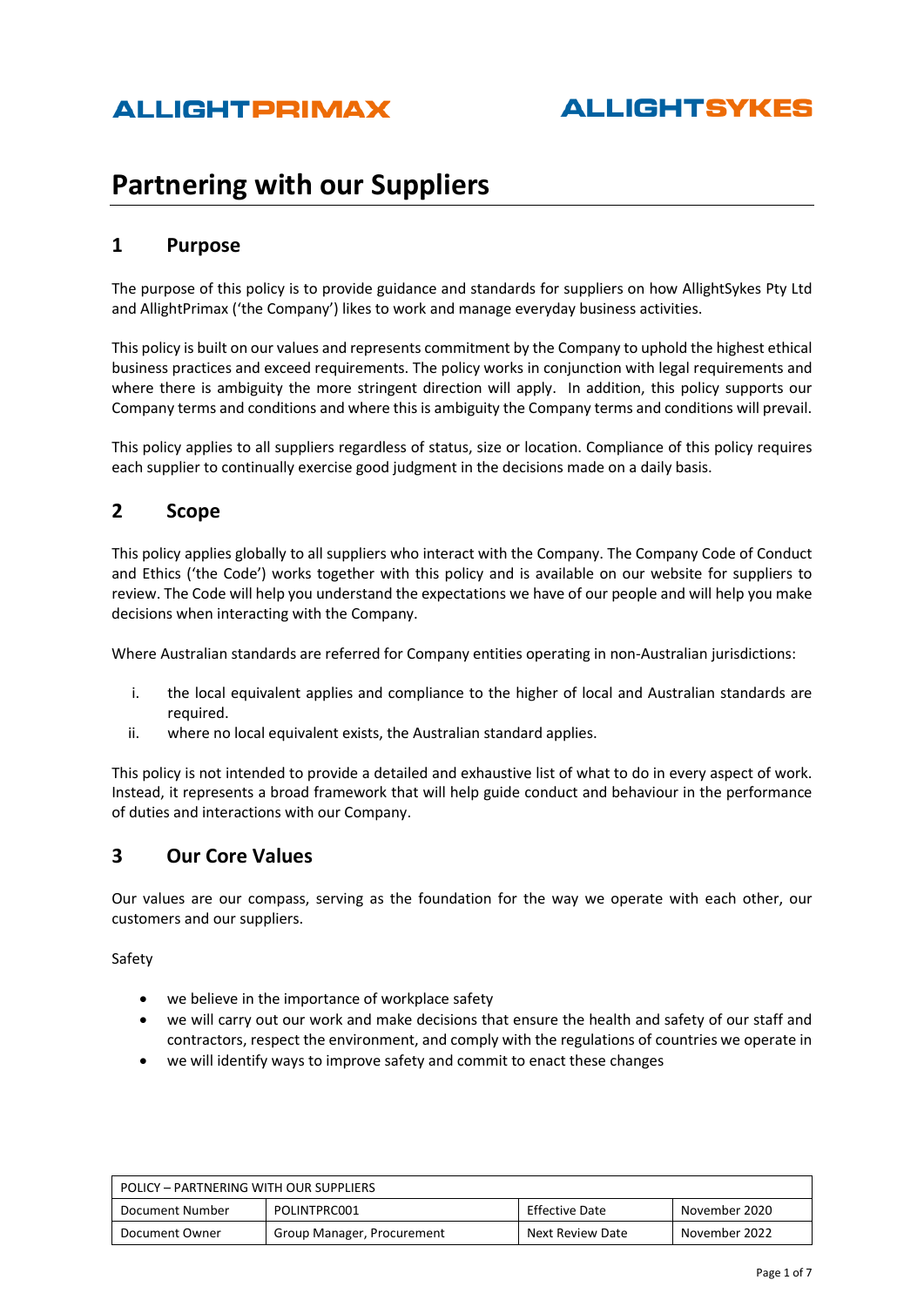# **ALLIGHTSYKES**

#### Customer

- we commit to focusing on the needs of our customers
- we must understand our customers' operations so we help their business become more productive
- we want our customers to choose us as a valued partner to their organisation

#### Collaboration

- we are focused on results and support each other to improve business outcomes for all parties
- we all understand our role in our organisation so that we can make a significant contribution in its success
- we take responsibility for actions, behaviours, decisions and outcomes and commit to what we say and we demonstrate honesty, integrity, respect and fairness always
- we have capable people, resourced facilities and dynamic suppliers that support our customers' needs

#### Accountability

- we are accountable for our performance
- we challenge our internal practices and methods to improve quality, service and value
- we seek feedback on our performance and apply this feedback to our business activities
- we are constantly learning and continuously improving by applying appropriate technology and industry know-how

#### **4 Responsibilities**

#### 4.1 All suppliers

It is expected that our suppliers will:

- ensure awareness and compliance with this policy within their businesses
- ensure that all confidential information obtained during the course of the relationship with our Company remains confidential and is not used for any other purpose other than for the Company's benefit
- not breach any law or regulation of the country in which we work
- maintain high levels of health and safety standards and comply with all instructions and requirements of our Company when working on our sites
- comply with all applicable laws, regulations and other such standards regarding the manufacture and/or supply (as applicable) of any goods that they supply to our Company
- respond within a timely and accurate manner to requests received from our Company
- perform all activity with our Company honestly and ethically

| POLICY - PARTNERING WITH OUR SUPPLIERS                             |                            |                  |               |  |
|--------------------------------------------------------------------|----------------------------|------------------|---------------|--|
| POLINTPRC001<br>Effective Date<br>Document Number<br>November 2020 |                            |                  |               |  |
| Document Owner                                                     | Group Manager, Procurement | Next Review Date | November 2022 |  |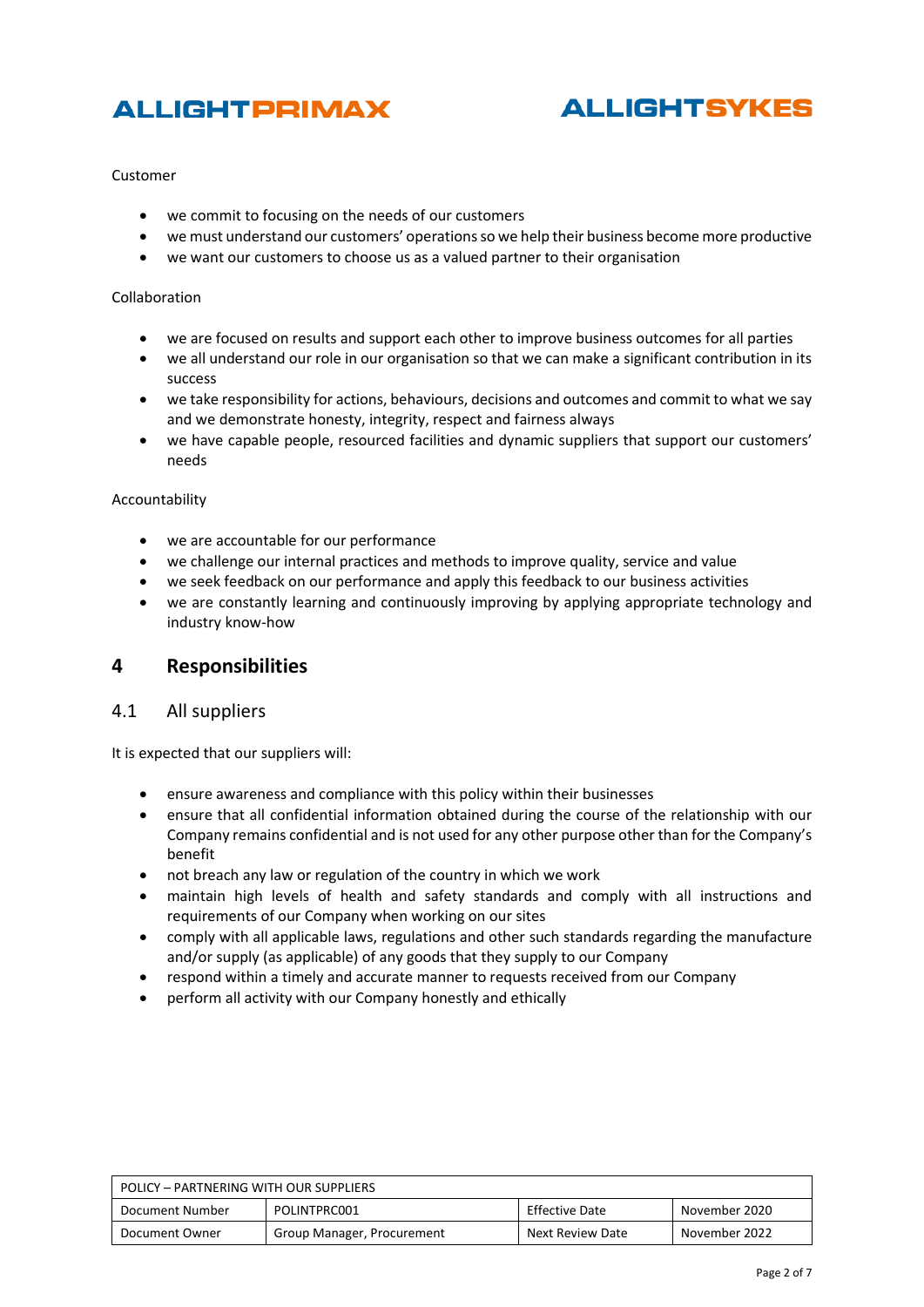# **ALLIGHTSYKES**

### **5 What you can expect from us**

Our Company select suppliers based on their ability to meet safety and quality standards. In addition, we seek to enter into supply agreements where suppliers are able to offer 'value add' services to our processes, are dedicated to providing a high level of service and are motivated to building long term relationships beneficial for both organisations.

At AllightSykes we are committed to:

- creating and maintaining an environment for employees, contractors, customers, suppliers and visitors which is professional, safe and free of any form of unlawful or inappropriate behaviour
- a high level of customer service, providing outstanding value to all our customers

In all customer interaction and in all commercial and business dealings the Company upholds a high level of integrity and professionalism. The Company frequently complies with our customer's standards and procedures and conversely encourages its customers to adopt our standards where appropriate.

This commitment is to be achieved by all people embracing Company values, policies and procedures. Our people have an obligation to ensure their personal conduct and behaviour is at all times professional and lawful and does not reflect adversely on the reputation of the Company.

In addition, our people must comply with the content and spirit of laws and regulations relevant to their work, act within specified authority applicable to their role and seek advice where they are uncertain about the application or interpretation of laws and regulations that may apply to them.

Where local law or practice permits a lower standard than set out in our Code of Conduct and Ethics, our people must nevertheless comply with the minimum standards set out in the Code.

### **6 How we will work together**

When selecting suppliers, our Company is committed to dealing with fairness and integrity. It is important to AllightSykes that we partner with companies that hold similar values to our own and work in an ethical way. This is driven by our pursuit of continuous improvement and the desire to keep our employees, contractors and communities safe.

#### 5.1 Health, Safety and Environment

The Company places a very high value on health, safety and environment and has developed an HSE Management System Framework to assist in compliance of all health, safety and environment laws and obligations. All people including suppliers have duties regarding safety under law and the Company expects that all suppliers comply with these obligations.

The Company is committed to the principle of equal opportunity in employment and to providing a workplace that is free from discrimination, harassment and bullying of any kind endeavouring to adhere to the laws relating to workplace equality in each country where we operate. The Company requires this same commitment from suppliers engaged with our Company.

| POLICY – PARTNERING WITH OUR SUPPLIERS                             |                            |                  |               |  |
|--------------------------------------------------------------------|----------------------------|------------------|---------------|--|
| Effective Date<br>POLINTPRC001<br>November 2020<br>Document Number |                            |                  |               |  |
| Document Owner                                                     | Group Manager, Procurement | Next Review Date | November 2022 |  |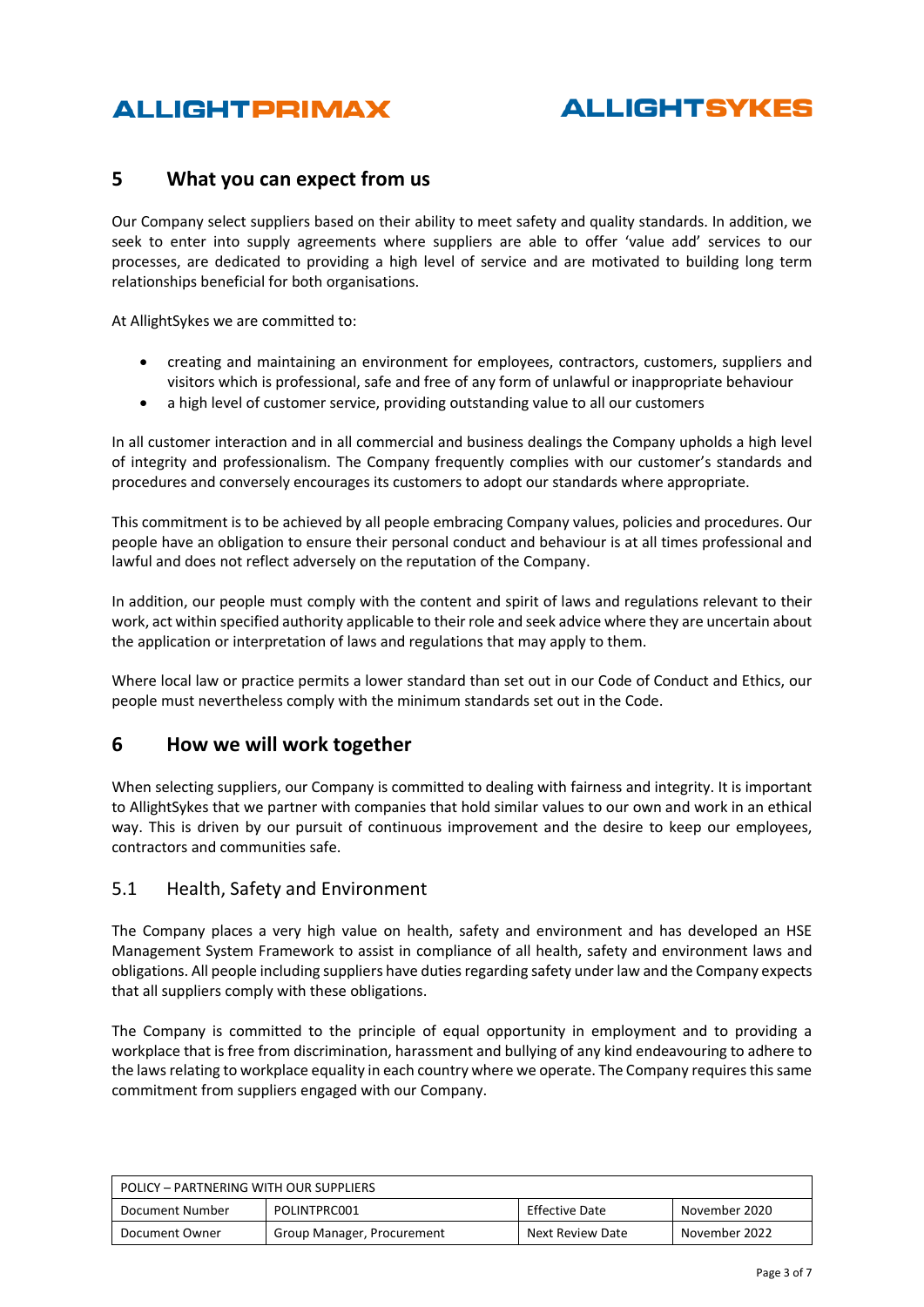

### 5.2 Requirements Prior to Entering into a Commitment

We take care in building strong relationships with reputable customers, suppliers, sub-contractors and other business partners. We collaborate with those that share our values, behave ethically and demonstrate a high standard of business conduct. We do not knowingly enter into relationships with those who operate in violation of applicable laws and regulations.

Prior to entering into a contract or commitment, our people must:

- conduct through due diligence including a review of the potential supplier's reputation, ownership, health and safety requirements, qualifications and experience, creditworthiness, governance and business conduct frameworks
- engage the right people and departments of the Company to ensure all necessary approvals are received

Whilst working with existing suppliers, our people must:

- regularly monitor business partner performance and conduct
- ensure that suppliers comply with Modern Slavery requirements and do not use child or forced labour or use unacceptable punishment to discipline employees, regardless of whether such practices are permitted by local law
- regularly promote compliance with our policies and requirements, and report any non-compliance

In all interactions with competitors, customers and suppliers, the requirements and legislation of the Australian Competition and Consumer Commission (ACCC) and other anti-trust regulators as may be applicable applies, as well as local regulations.

#### 5.3 Procure to Pay

Our Company procure to pay process is designed to facilitate the timely processing and payment to our suppliers. In order to ensure that we maintain efficient commercial relationships with suppliers, it is important that the following is adhered to:

- if a purchase order number is provided, it must be quoted on all invoices relating to the supply of the goods and/or services identified on the purchase order
- a separate invoice is to be submitted for each purchase order, with a clear reference to the purchase order number
- invoices are to be sent to the Accounts Payable email address (accountspay@allightsykes.com) in the first instance

Non-compliance with these requirements may lead to delays in payment, the return of the invoice for rectification and possibly non-payment.

| POLICY - PARTNERING WITH OUR SUPPLIERS                             |                            |                  |               |  |
|--------------------------------------------------------------------|----------------------------|------------------|---------------|--|
| Effective Date<br>POLINTPRC001<br>Document Number<br>November 2020 |                            |                  |               |  |
| Document Owner                                                     | Group Manager, Procurement | Next Review Date | November 2022 |  |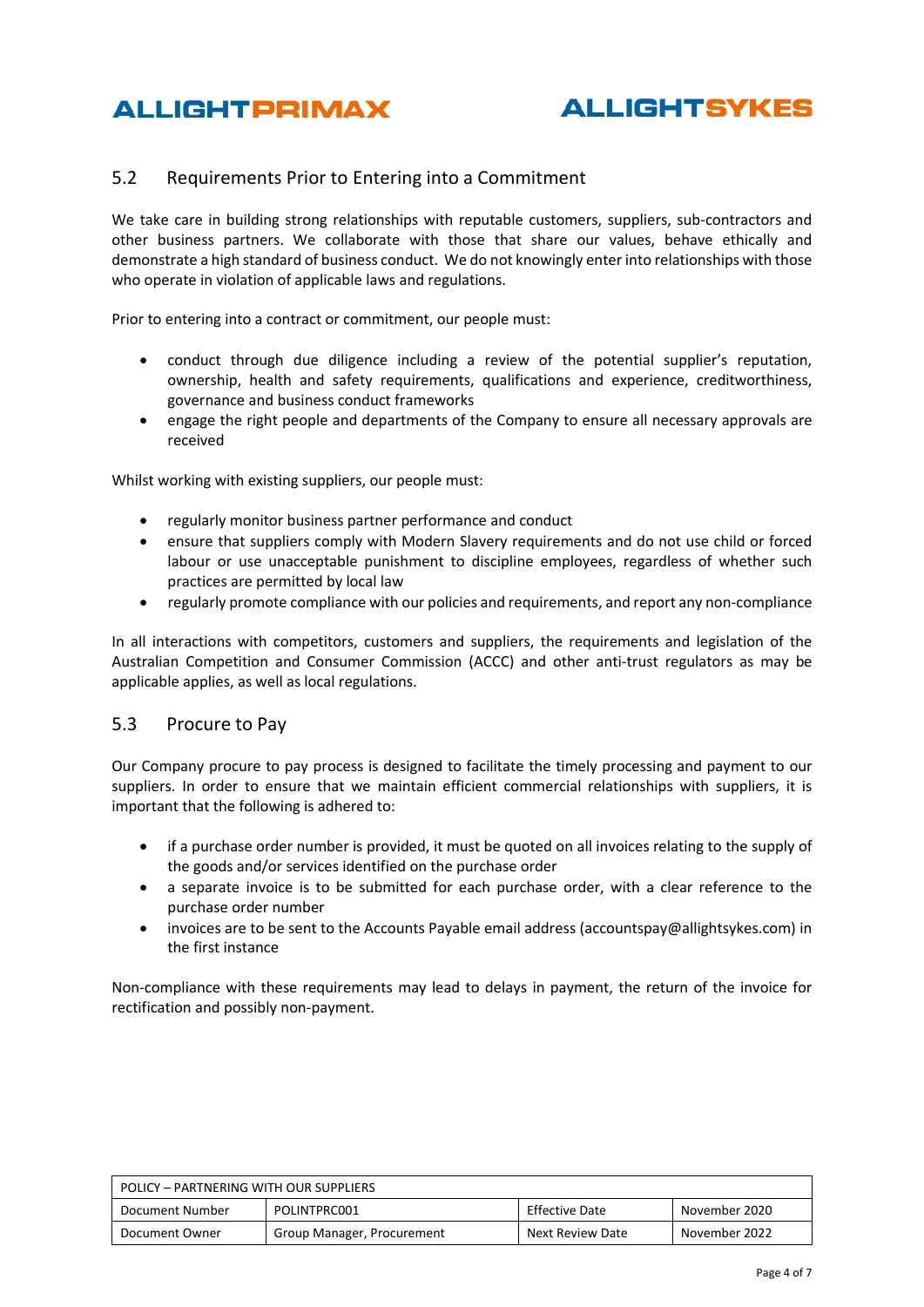

### 5.4 Confidentiality

Expectations of our suppliers regarding confidentiality form part of our Company terms and conditions.

#### 5.5 Social Media and Use of Images

Social media is a powerful tool and provides with a flexible forum to engage with the community. Social media provides new opportunities for business, communication and collaboration, and new obligations for us to protect our people and reputation. Social media refers to websites and applications that let users create and share content and participate in social networking. It includes sites such as Facebook, YouTube, LinkedIn, Twitter, Instagram, blogs, wikis and newsgroups and it also includes any means through which you can digitally post text or images to someone else.

Approval must be given by our Company should a supplier wish to publish information about our Company on social media whether that is through using our Company name, image or work. Please provide submissions t[o marketing@allightsykes.com](mailto:marketing@allightsykes.com) and your request will receive priority attention.

Where the Company is posting an image or video of a person, a Consent to Use Images and Video form must be completed.

#### 5.6 Use of Company Logo and Brand

The AllightSykes Style Guide (the Guide) is available upon request. The Guide ensures our brand is used consistently across the Company and publicly.

The Guide outlines how the Company logo should be used including which colours are acceptable and the positioning of the logo.

Approval must be requested to use our Company logo.

#### 5.7 Conflict of Interest

Whilst it is a matter relating to our people, we request support from our suppliers on conflict of interest.

Our people should not engage in activities that involve, or could appear to involve, a conflict between their personal interests and the interests of the Company. Such circumstances could compromise or appear to compromise that person's ability to make impartial business decisions. Conflicts of interest can be actual, perceived or potential.

Our people must be objective and impartial and be seen to be so. A conflict of interest can involve:

- pecuniary interests i.e. financial gain or loss or other material benefits
- non-pecuniary interests i.e. favours, personal relationships and associations

It may not only be about the person's own interests, it may include the interests of members of immediate family or relatives (where these interests are known), the interests of a person's business partners or associates, or those of within that workplace or the interests of your friends.

| POLICY - PARTNERING WITH OUR SUPPLIERS                                            |  |  |  |  |
|-----------------------------------------------------------------------------------|--|--|--|--|
| Effective Date<br>POLINTPRC001<br>Document Number<br>November 2020                |  |  |  |  |
| Next Review Date<br>November 2022<br>Group Manager, Procurement<br>Document Owner |  |  |  |  |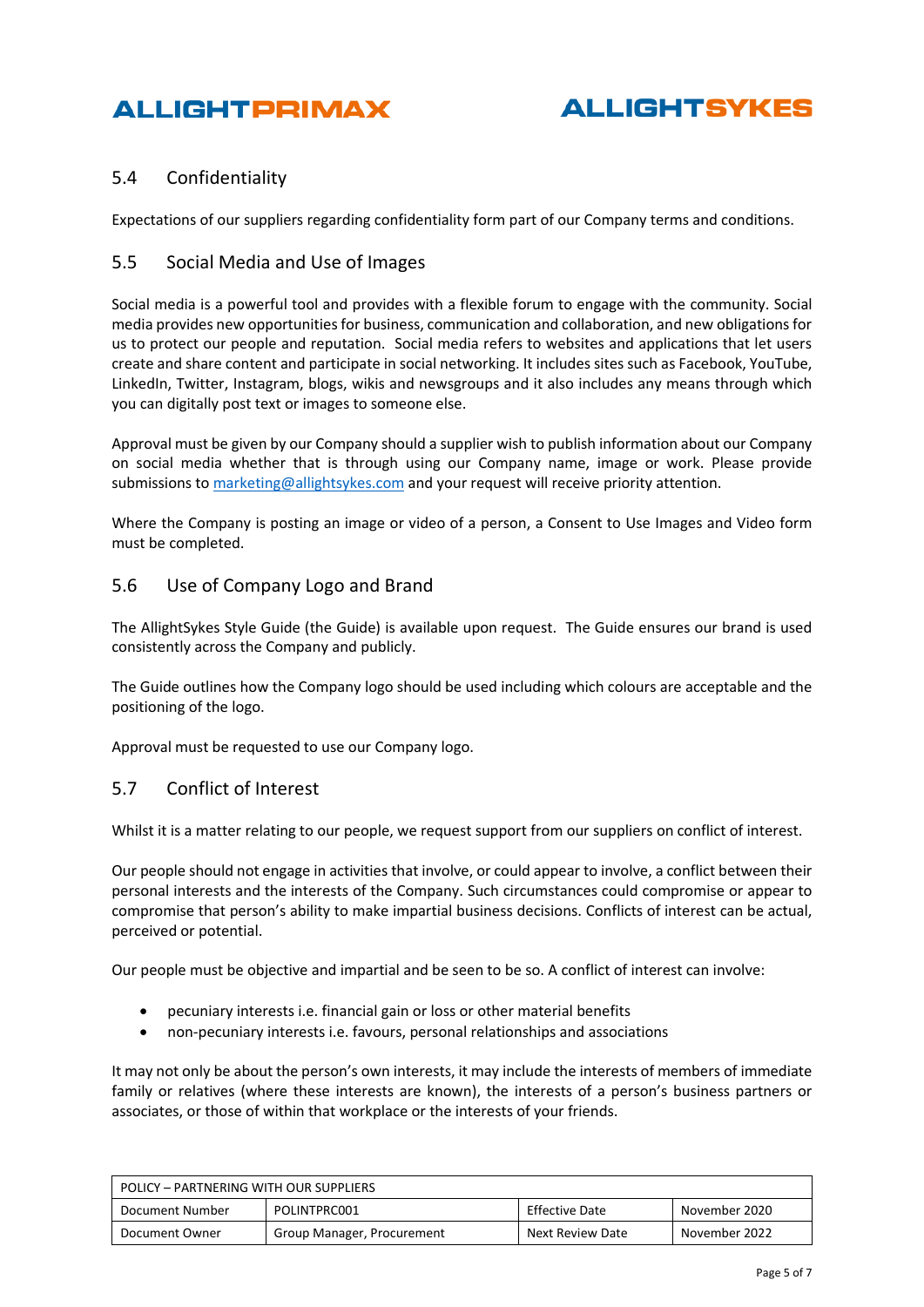

# **ALLIGHTSYKES**

Examples of potential conflicts of interest include:

- holding business interests or employment outside of the Company
- affiliation or family link with customers, suppliers or contractors
- offering or accepting gifts or hospitality outside Company policy and/or failing to declare them
- pursuing Company business opportunities for personal gain
- influencing business decisions concerning a spouse, partner, family member or friend
- recruiting or approving the recruitment of a family member or supervising a relative and determining remuneration

If in any doubt about a conflict of interest, the matter should be referred to the Group Manager, Procurement a[t procurement@allightsykes.com.](mailto:procurement@allightsykes.com)

#### 5.8 Intellectual Property

Expectations of our suppliers regarding confidentiality form part of our Company terms and conditions.

#### 5.9 Gifts, Discounts and Hospitality

To support the integrity of our Company, our people are required to exercise care when accepting or offering gifts, discounts or hospitality in the ordinary course of business.

Our people:

- must not offer or accept gifts, discounts or hospitality, even if in nominal in value, if the exchange may compromise – or appear to compromise – the exercise of objective and independent judgement
- may accept gifts to a value of \$50, only where these are token, seasonal or due to a special occasion or local custom
- may accept gifts over the value of \$50 however they are to be declared to their manager and determination will be made on how the gifts are disbursed
- may offer and accept occasional business-related meals and entertainment with business partners, where the value of these are in line with accepted local business practice and our internal protocols

### **7 Failure to comply**

Suppliers are advised that failure to comply with these minimum standards may cause our Company to reassess its supply arrangements with non-compliant suppliers.

#### **8 Asking Questions**

Sometimes, because of varying factors, we are unsure of what might be the right thing to do. In these circumstances it is important that our suppliers seek information to resolve their questions. Should you have any queries please contact your local Purchasing Officer or emai[l procurement@allightsykes.com.](mailto:procurement@allightsykes.com)

| POLICY - PARTNERING WITH OUR SUPPLIERS                             |                            |                  |               |  |
|--------------------------------------------------------------------|----------------------------|------------------|---------------|--|
| Effective Date<br>POLINTPRC001<br>Document Number<br>November 2020 |                            |                  |               |  |
| Document Owner                                                     | Group Manager, Procurement | Next Review Date | November 2022 |  |